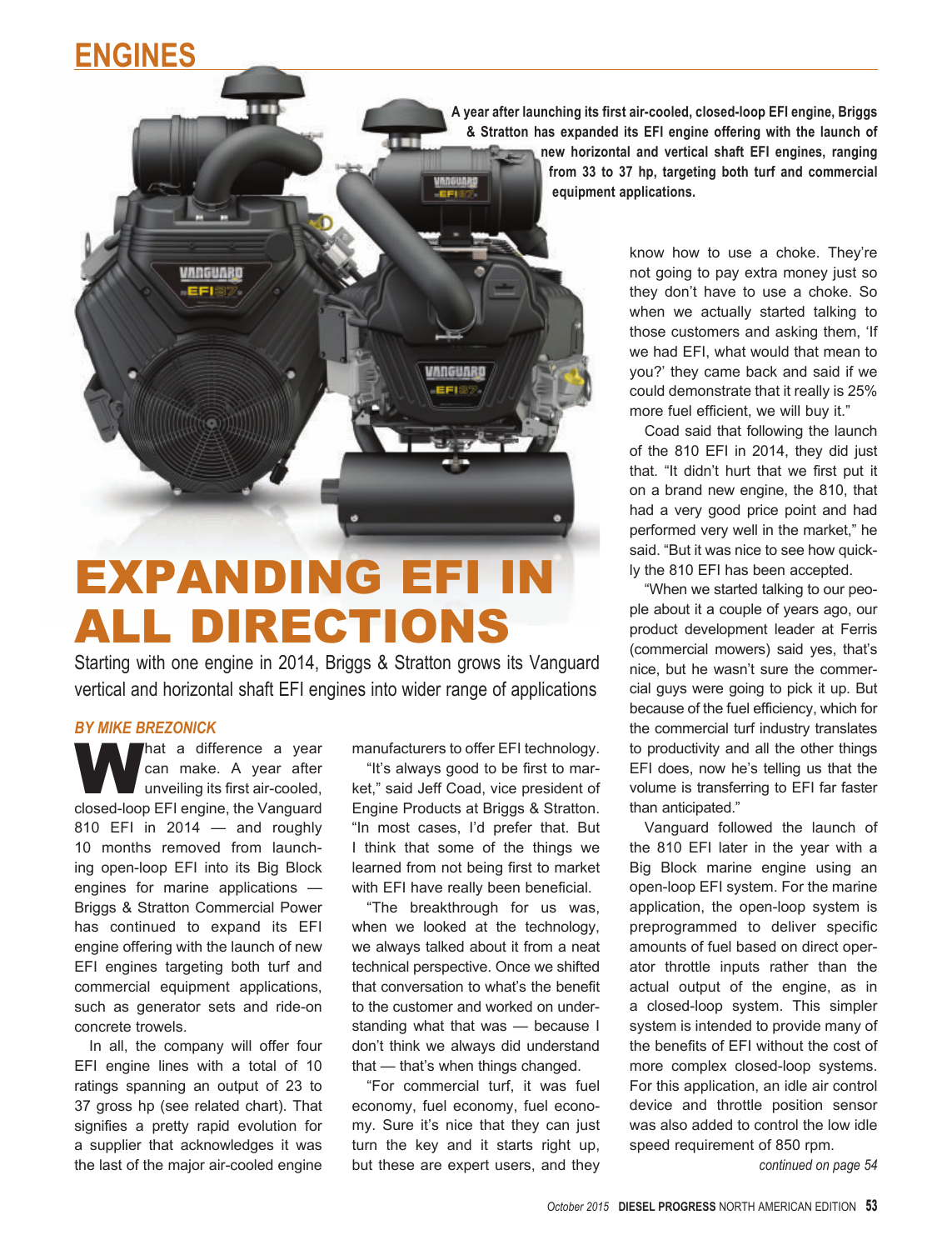|     | <b>Vanguard EFI Engine Specs</b><br>All Power Levels Gross hp At 3600 rpm Per SAE J1940 |                         |                     |                      |                    |
|-----|-----------------------------------------------------------------------------------------|-------------------------|---------------------|----------------------|--------------------|
| EFI | <b>Engine Model</b>                                                                     | Configuration           | <b>Displacement</b> | <b>Bore x Stroke</b> | <b>Gross</b><br>hp |
|     | Vanguard 810 EFI                                                                        | <b>Vertical Shaft</b>   | 810 cc              | 83.8 x 73.4 mm       | 24 hp              |
|     | Vanguard 810 EFI                                                                        | <b>Vertical Shaft</b>   | 810 cc              | 83.8 x 73.4 mm       | 26 hp              |
|     | Vanguard 810 EFI                                                                        | <b>Vertical Shaft</b>   | 810 cc              | 83.8 x 73.4 mm       | 28 hp              |
|     | Vanguard Big Block EFI                                                                  | <b>Horizontal Shaft</b> | 896 cc              | 85.5 x 77.9 mm       | 33 hp              |
|     | Vanguard Big Block EFI                                                                  | <b>Horizontal Shaft</b> | 993 cc              | 85.5 x 86.6 mm       | 35 hp              |
|     | Vanguard Big Block EFI                                                                  | <b>Horizontal Shaft</b> | 993 cc              | 85.5 x 86.6 mm       | 37 hp              |
|     | Vanguard Big Block EFI                                                                  | <b>Vertical Shaft</b>   | 896 cc              | 85.5 x 77.9 mm       | 33 hp              |
|     | Vanguard Big Block EFI                                                                  | <b>Vertical Shaft</b>   | 993 cc              | 85.5 x 86.6 mm       | 35 hp              |
| 羉   | Vanguard Big Block EFI                                                                  | <b>Vertical Shaft</b>   | 993 cc              | 85.5 x 86.6 mm       | 37 hp              |
|     | <b>Vanguard Small Block EFI</b>                                                         | <b>Horizontal Shaft</b> | 627 cc              | 75.4 x 70.1 mm       | 23 <sub>hp</sub>   |

"That's an example of how everything we do with EFI is focused on providing solutions that address the intended use of the engine," said Jim Cross, marketing manager at Briggs & Stratton Commercial Power. "We don't just produce EFI for EFI's sake. We prioritize how we apply it based on user input and voice of the customer.

"In marine, they just want to go fast, and they don't care much about fuel savings. For what they pay for the engines and what they do with them, they're not going to worry about paying 30 cents more a gallon for gas.

"On the other hand, for commercial turf users, it's all about fuel economy. Construction guys need startability it's just got to start every day. For fire and rescue, it's also got to start every time, no matter how much they turn it on and off.

"So all of our EFI engines are application-engineered, with EFI specifically designed for each application."

With that philosophy in mind, Briggs & Stratton has recently introduced new vertical shaft Vanguard Big Block V-twin engines for commercial turf applications in ratings of 33, 35 and 37 gross hp. Unlike the EFI marine Big Blocks, the new vertical shaft engines — with displacements of 993 and 896 cc — utilize the same Delphi

closed-loop fuel system used on the 810 EFI engine. That system incorporates a Delphi 12 Vdc fuel pump module with low- and high-pressure filters and an electric pump and regulator that deliver fuel to a pair of port fuel injectors via a fuel rail.

"We just launched our largest displacement of 993 cc, and we'll be following that up very quickly with the 896 cc and then opening it up to different commercial applications outside of turf," said Paul Leech, engineering director, New Product Development at Briggs & Stratton. "Turf is always one of the tougher markets from a costing and pricing standpoint, but it's such a big chunk of business that it's hard not to start there."

Regarding horizontal shaft engines, Briggs & Stratton has developed new 33, 35 and 37 gross hp Big Block engines that primarily target a growing range of construction equipment applications. With the same closedloop Delphi fuel injection system, the

**New vertical shaft Vanguard Big Block V-twin engines target commercial turf applications and are available in ratings of 33, 35 and 37 gross hp. Offered in displacements of 993 and 896 cc, they utilize the same Delphi closed-loop fuel system used on the 810 EFI engine.**

engines offer similar advantages in fuel economy, startability and altitude compensation as the turf equipment configurations, the company said.

All of the new EFI-equipped Big Blocks maintain the same premium features as their predecessors, Briggs & Stratton said. These include overhead valve (OHV) configurations; aluminum crankcases with cast-iron cylinder sleeves engineered for longer serv-